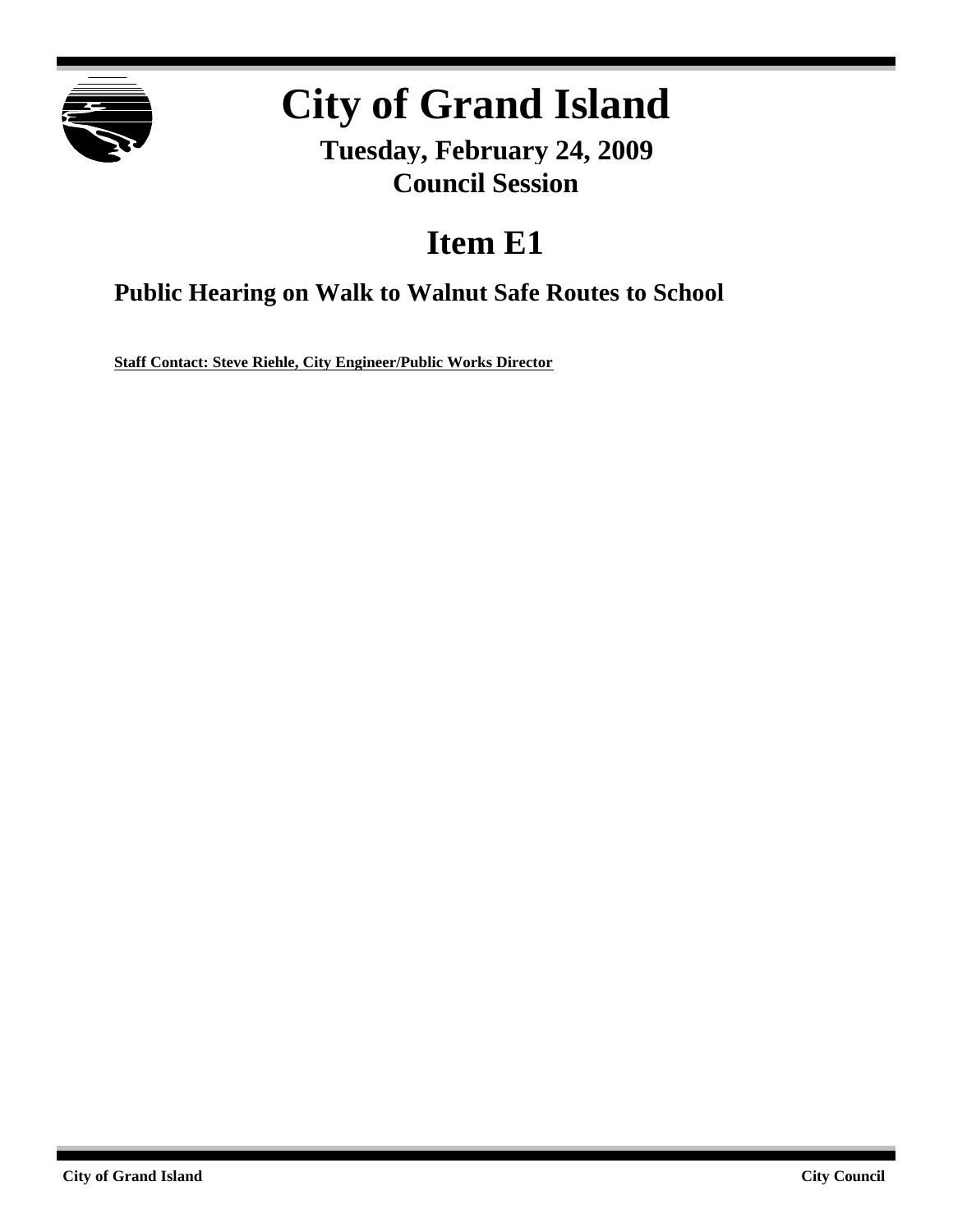## **Council Agenda Memo**

| From:           | Steven P. Riehle, Public Works Director                |
|-----------------|--------------------------------------------------------|
| <b>Meeting:</b> | February 24, 2009                                      |
| Subject:        | Public Hearing on Walk to Walnut Safe Routes to School |
| Item $\#$ 's:   | $E-1$                                                  |
| $Presenter(s):$ | Steven P. Riehle, Public Works Director                |

#### **Background**

A permanent easement is needed from the nearby park to allow for the driveway to Walnut Middle School to be re-aligned with the 15<sup>th</sup> Street and Custer Avenue intersection in connection with the Walk to Walnut Safe Routes to School project. The easement crosses park land and therefore falls under 4(f) regulations. The easement also displaces improvements that fall under 6(f) regulations.

The U.S. Department of Transportation's Section 4(f) law (49 USC 303) states that federal funds may not be approved for projects that use land from a significant publicly owned park, recreation area, wildlife or waterfowl refuge, or any significant historic site unless it is determined that there is no feasible and prudent alternative to the use of land from such properties and the action includes all possible planning to minimize harm to the property resulting from such use.

Section 6(f) of the Land and Water Conservation Fund (L&WCF) Act states that property purchased or developed with funds under the act may not be converted to other than outdoor public recreation uses. The Act also states that land required from such properties must be replaced with property of at least equal fair market value and of reasonably equivalent usefulness and location, or be compensated through other means in consultation with DNR, the agency responsible for administering L&WCF funds and other aspects of the Act.

### **Discussion**

The playground equipment and improvements at the detention cells that were built both south and north of Walnut Middle School were partially paid for with federal 6(f) funds. The easement for the proposed driveway to Walnut Middle School displaces some of the detention cell land. The displaced land will have to be replaced. Federal regulations